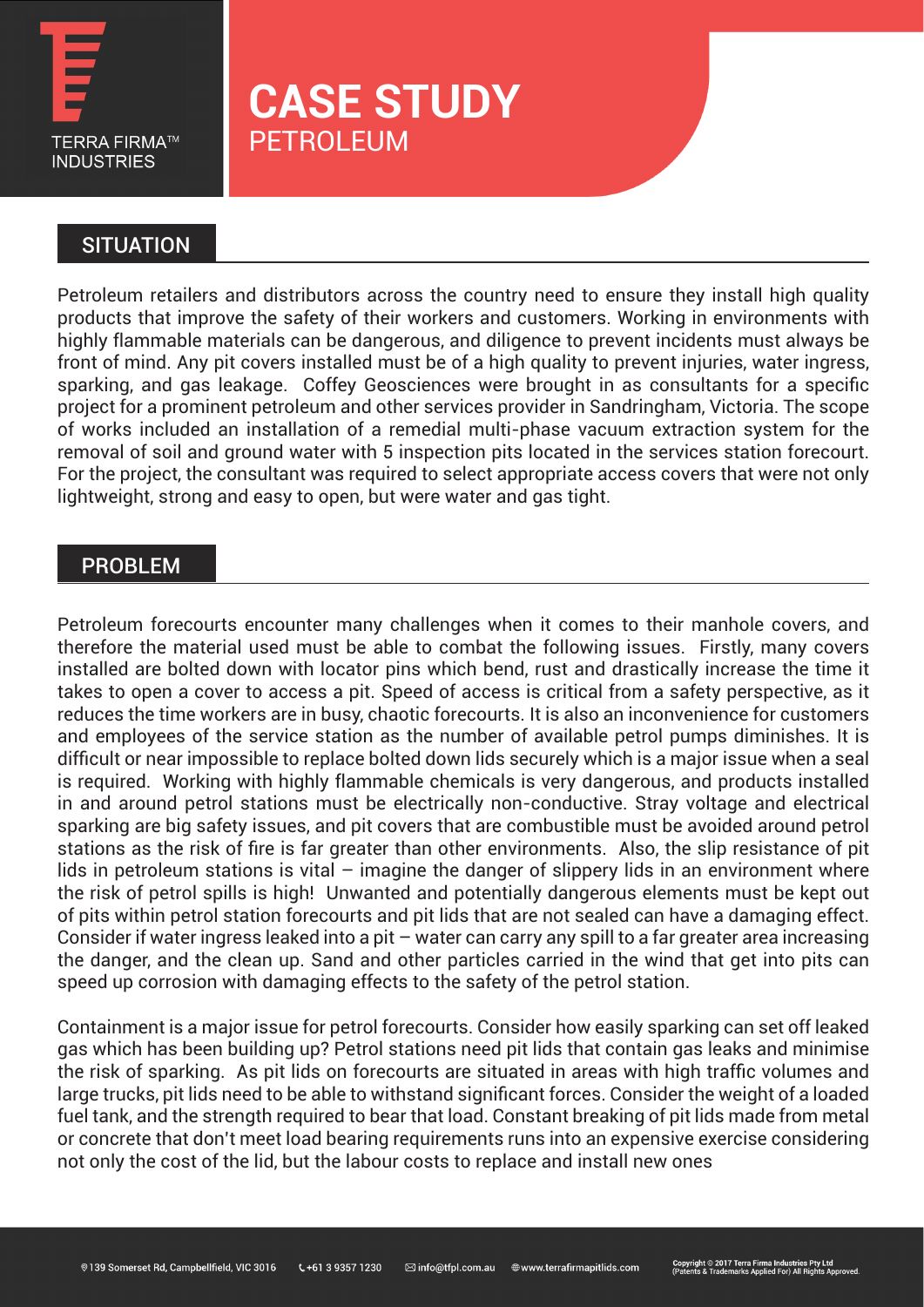

# **CASE STUDY** PETROLEUM

### **SOLUTION**

Coffey Geosciences identified Terra Firma Thrubeam E-400 composite fibreglass pit lids as the ideal solution to tackle the above mentioned problems.

#### **Ease of access**

Terra Firma pit lids are extremely lightweight  $-$  they are only 25% of the weight of concrete, 33% of steel or iron, and 50% of aluminium. Lightweight lids drastically reduce the risk of injury to workers who are installing pit covers, and are servicing the pits. Terra Firma pit lids are not bolted down when installed, instead they are precision moulded and sealed with a secure locking system which allows for easy replacement during maintenance. This removes the problem of worn and disfigured bolts heavily reducing the time it takes to access a pit. Another benefit of fibreglass composite lids is that they won't react to heat – removing the problem of fretting, or wear which is commonly seen with metal and aluminium lids.

#### **Electrically non-conductive**

Terra Firma's pit lids are electrically non-conductive and have been tested to withstand 80,000 volts, making them ideal for areas where electrical shock and stray voltage has to be negated or avoided. A petrol station is a prime example of this type of environment!

#### **Sealing**

Terra Firma E-400 pit lids are designed with a special sealing method to create a water, sand and airtight barrier.

#### **Non-corrosive**

Corrosion can have a destructible effect within petrol station forecourts, which is why Terra Firma's E400 composite fibreglass pit lids will not corrode when subjected to elements such as wind borne sand, salt, water and all chemicals met in road environments. Terra Firma lids are also petroleum resistant, nonflammable and don't conduct heat.



#### **Load bearing**

Terra Firma's Thrubeam E-400 pit lids can bear loads of 400kN or 40 tonnes, placing them in the E-Class category as per AS3996. These lids far outperform their concrete and aluminium alternatives and are ideally suited for areas that require heavy duty lids such as forecourts. In fact, Terra Firma's pit lids are so strong they come with a **15 year guarantee.**

#### **Slip resistance**

Terra Firma's composite fibreglass lids have a better slip resistance than metal when wet, dry or worn. A Terra Firma Thrubeam E-400 cover has been tested to R11 and W classifications under AS4586-2004. This is the highest rating for pedestrian covers.